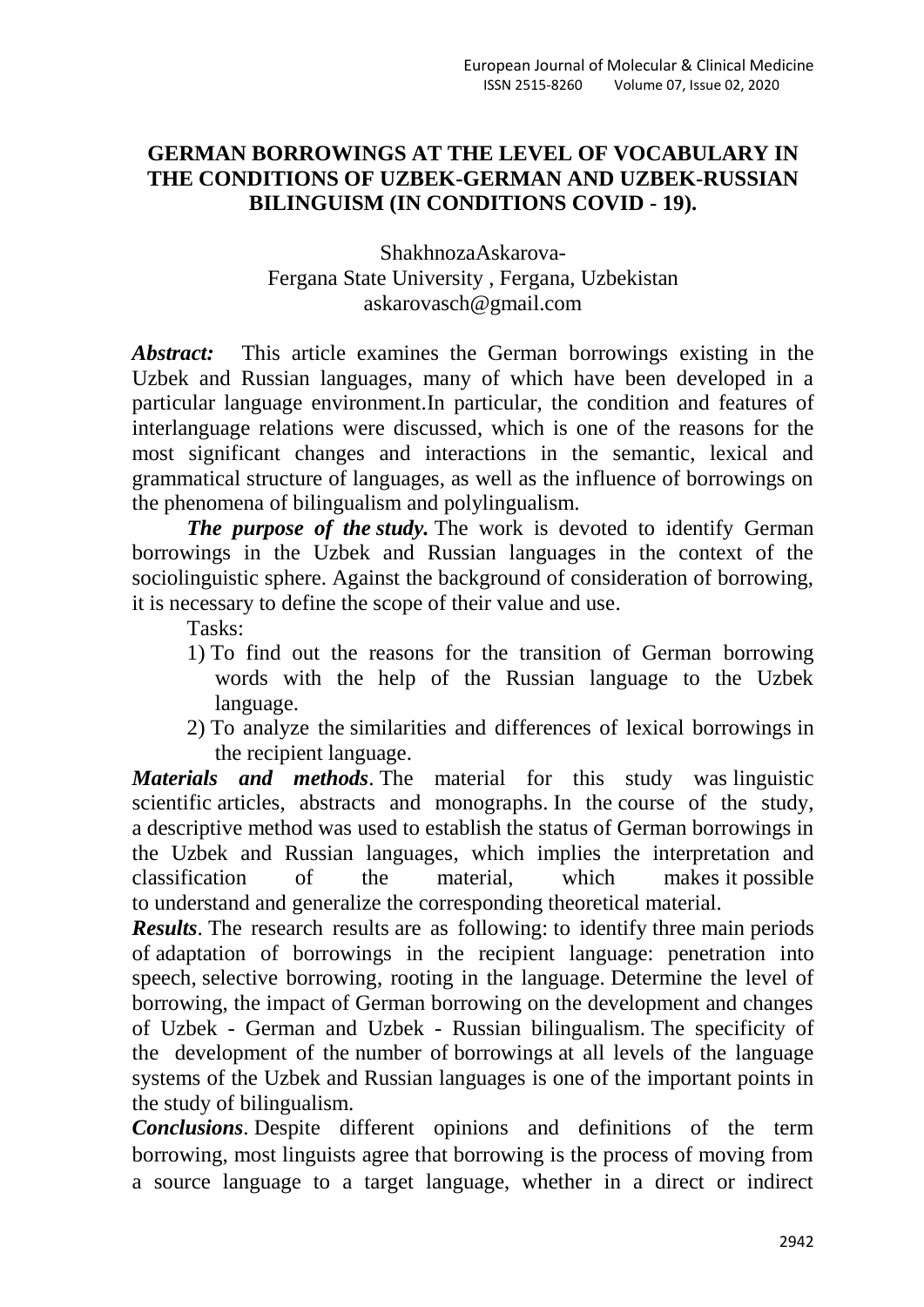form. Under the influence of interference, this article examines changes in the borrowing of languages, as well as the use of the recipient language in the system. Features of these stages may have an impact to the internal and external factors. The impact of extra linguistic situations on bilingual speech needs to be monitored. Borrowing is a process, appropriate for both bilingual and monolingual situations. In many situations, the borrowed elements of the language are adapted to one stage or another at all language levels, i.e. are transformed in accordance with the norms of the recipient language.

**Keywords**: German borrowing, language contact, interlanguage links, bilingualism, language interference , diglossia, territorial bilingualism , word list

## *Introduction*

In world linguistics, linguistssuch as M. Ruhlen, J. Nichols, L. Edzard, Georg, Stefan, P. A. Michalove, A. M. Ramer, P. J. Sidwell, A. Francois, L. V. Lier, G. Doerfer, A. A. Potebnya, N. M. Zhanpeisova, L. L. Ayupova, R. M. Gaisina, A. A. Girutsky, M. M. Mikhailov, Shcherba were engaged in issues of interlanguage relations of languages.

For example, the work of Mahmud Kashghari "Devonulugotitturk", written in the 11th century, is a grammatical manual for the study of Turkic and other languages, as well as ethnographic, historical, geographical, and folklore material. He compares the phonetic and grammatical features of the Turkic languages based on the materials of the Turkic and Kipchak dialects. During the Mongol invasion, interlanguage links began to lose their strength, but during the reign of Amir Temur, language contacts resumed again. [1,6]

The study of bilingualism in Central Asia began in ancient times with Mahmud Kashghari, Mahmud Zamakhshari and AlisherNavoi, who laid the foundations of comparative historical and linguistic linguistics. In the regions of Uzbekistan at the beginning of the20th century linguistic links were covered to some extent in monographic studies scholars such as AbduraufFitrat ,Mahmudhodja Behbudi, E S, D Polivanov, A K Borovkov, IU Asfandiyarov, UTursunov, B Urinboev, R Donierov, K Yusupov, DIshondadaev, H Gulamov, OAzizov, TRahmonov, M Mirzaev, A Nazarova N Gulomova, M Zakirova, S Zokirova RHidirov.

Most of the words in the common Uzbek language are original Turkic words, although words borrowed from other languages occupy a prominent place in it. For example, during the reign of the Arabs(VIII-IX) in Central Asia, socio - political, literary and cultural ties also influenced the vocabulary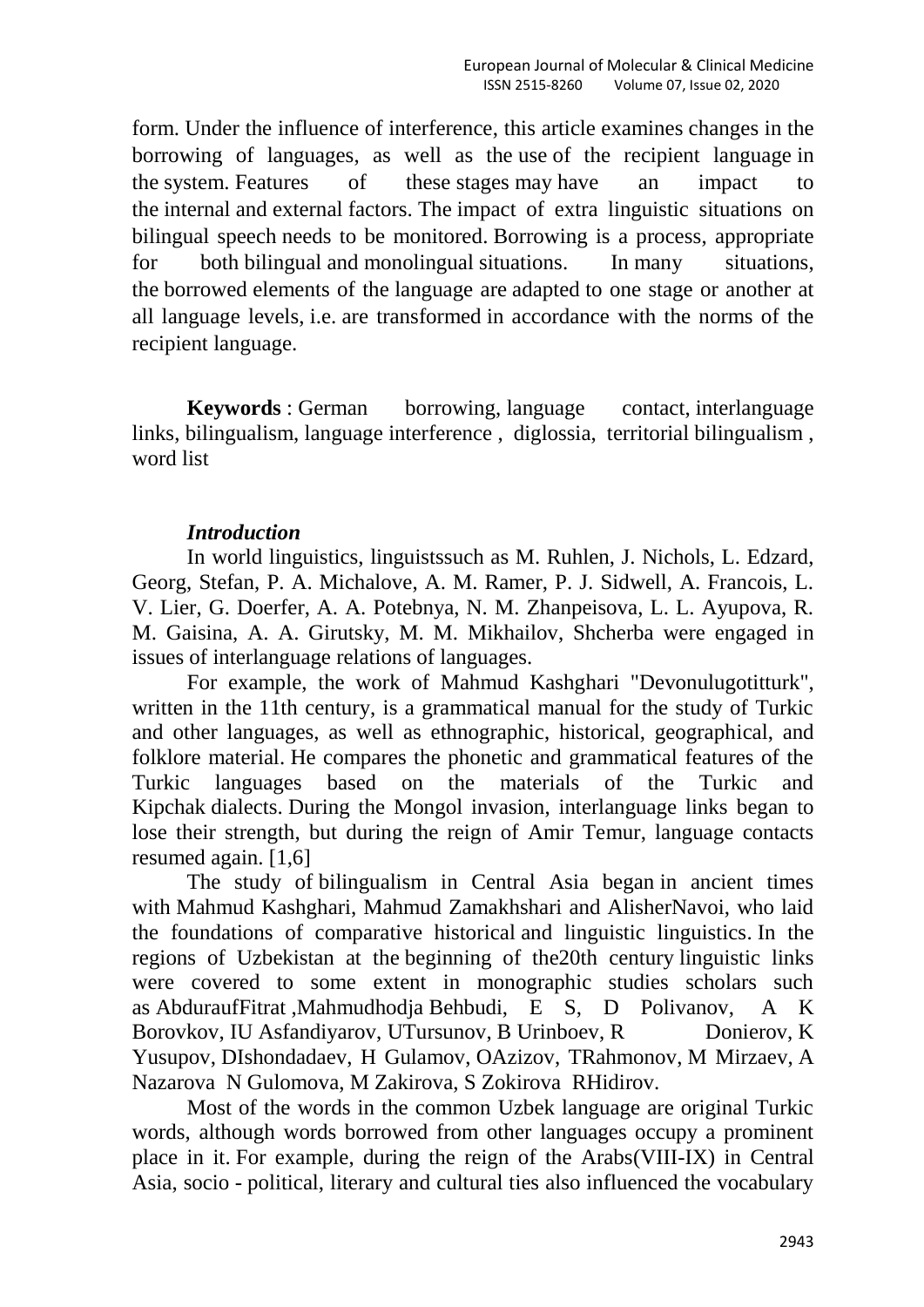of the Uzbek language. If one part of Arabic words in our modern Uzbek language is used as a scientific term , as a limited vocabulary, the second part refers to unlimited lexical layer , which are used by population of Uzbekistan . For example, wordssuchas : *maktab, kitob, vaqt, umr, majlis, khabar, khabardor, savol, javob, navbat, assalomualaykum , khair, rahmat, marhamat, rohat* ( *school, book, time, life, meeting, message, aware , question, answer, queue, hello , goodbye, thank you, please, rest )* are available to everyone, regardless of their profession, age and dialect. [2, 12] One of the main reasons for the emergence of bilingualism is manifested in the interaction of the Uzbek language with these languages. The Uzbek language, which was in linguistic contact with the Persian-Tajik, Arabic and Russian languages, largely left a mark in the vocabulary of these languages. When considering this problem, it is necessary to study the theory of "borrowing". Borrowing is an element of a foreign language (word, morpheme, syntactic construction, etc.), transferred from one language to another as a result of linguistic contacts, as well as the very process of transition of elements of one language to another [7]. In the special literature [4,48-49], you can meet many explanations about "borrowing". Many borrowed words from the Russian language into the Uzbek language and mainly passed through the Russian language from Western European languages, in particular from the German language, belong to the lexical layer not limited in meaning, and are also widely used in the Uzbek language. Bilingualism is the main factor influencing the transition of various linguistic elements of one language to another " borrowing " language. [3, 82].

Numerous publications of researchers and scientists such as A N Smirnov, AI Sobolevsky, A A Shakhmatov, AI Efimov, VV Vinogradov, A N Kozhin, YuSSorokin, LP Krysin on lexical borrowings is an actual theory in linguistics. In publications and dissertations of the last decades, the following stages of borrowing are explored:

- 1) supplementing the lexicon of one language by means of another
	- [8, 2]. mutual enrichment of contacting languages and cultures.
- 2) "localization" of borrowings.

In the process of borrowing, words that have passed from a foreign language naturally pass phonetic, spelling,grammatical obstacles of the recipient language. There are some changes of words in pronunciation, in writing, in the structure of words, that is, foreign words subordinate to some extent the language system of the recipient's language. Influenced by these cases in words may change the composition of the word. When observing the spelling and pronunciation of borrowed words in different languages, we divided them into two differential cycles:

1. Spelling, that is, the letters of the source language are indicated in the letter by the letters of the recipient language (transliteration);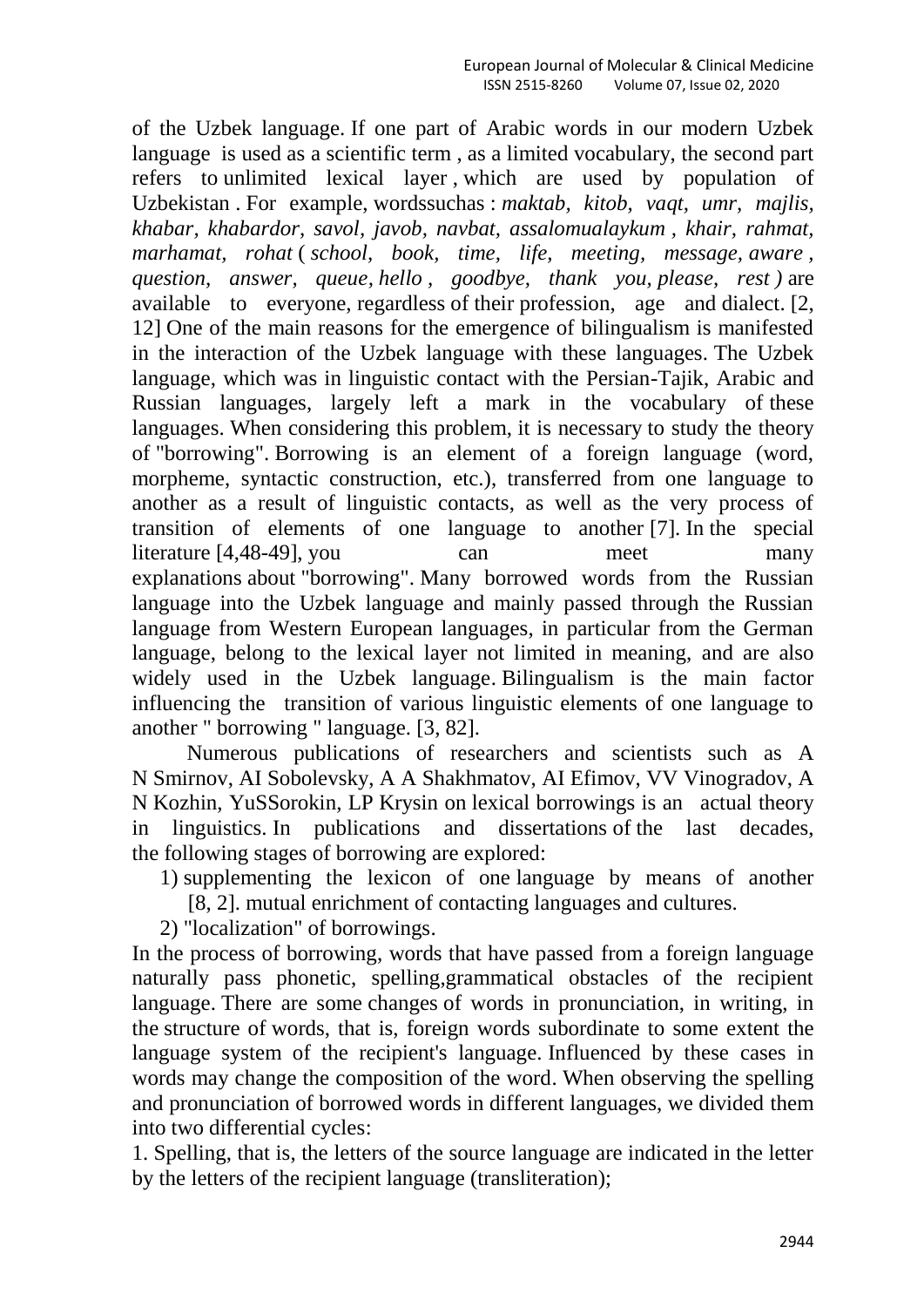2. Perception of a borrowed word with its inherent pronunciation (transcription).

Borrowing is a multilateral linguistic phenomenon, which consists in the perception of a linguistic structure in one language from another due to extra linguistic contacts between them, differentiating in level and form [9, p.11]. Thus, it can be determined that any linguistic material can be borrowed, finding itself in a favorable environment, which leads to the process of borrowing. It is necessary to highlight the following points of borrowing:

- 1) the presence of linguistic contact, the phenomenon of bilingualism, the quantitative ratio of interacting peoples and their cultures;
- 2) the level of proficiency in bilinguals in both languages;
- 3) the conditions for the functionality of the contacting languages in the life of the bilingual society, the status and prestige of both languages and cultures of the peoples, representing them;
- 4)understanding and perception of bi- or multilingualism, as well as the interference accompanying the phenomenon.

*The relevance of the* study is due to the consideration and comprehensive coverage of this issue, the history and state of language families associated with bilingualism, which have been practiced on the territory of the Republic of Uzbekistan for a long time.After gaining independence, this problem makes it necessary to conduct research in the sphere of Uzbek-German and Uzbek-Russian bilingualism based on German borrowed words.

*Methods and materials*. In the course of the work, the following two points were identified, which showed the degree of influence of German borrowings on the vocabulary of the Uzbek and Russian languages:

1) a list of German borrowings;

2) thematic analysis of borrowings and their scope.

In the process of borrowing, a word transition occurs, and in some cases syntactic and phraseological exchanges. Usually the borrowings are absorbed by the recipient's language so much that even native speakers do not feel the foreign language origin of the new words.

The interaction and cooperation of languages is largely due to the exchange of words, the translation of a word from one language to another, these definitions indicate not only the connection between the two languages, but also affect the territorial rapprochement and interaction of languages, under the influence of which the phenomenon of *territorial bilingualism* arises. [6, 36].

The Uzbek language historically belongs to the Turkic language family with related languages such as Kazakh, Kyrgyz, Uyghur, Karakalpak, Turkmen, Azeri and other languages. Exactly due to such language contact, as well as due to living of different nationalities on the same territory, the population of Uzbekistan is bilingual and polylingualin many regions, speaking Uzbek and Russian, Uzbek and Kyrgyz, Uzbek and Kazakh, Uzbek and Tajik, Turkmen and Uzbek, Tatar and Uzbek, Karakalpak and Uzbek.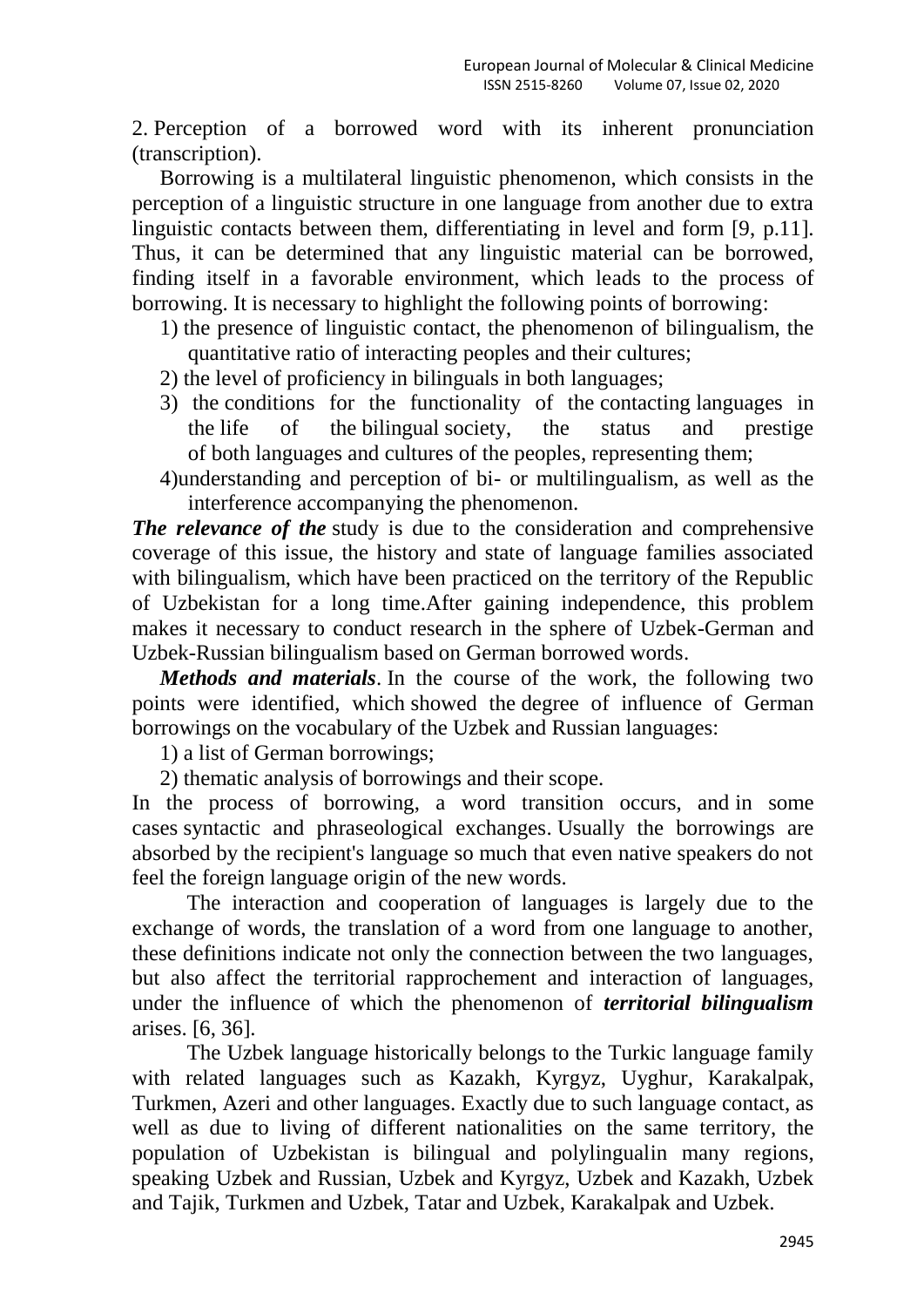After gaining independence of the Republic of Uzbekistan, the Uzbek language acquired a solid status as the state language. The social, political, economic life of the country requires its widespread use. Currently, over 130 nationalities live in Uzbekistan. In the education system, classes are conducted not only in Uzbek, but also in Russian, Kyrgyz, Kazakh, Karakalpak, Turkmen, and Tajik. It can be called a manifestation of bilingualism, since representatives of related languages - Uzbek-Kazakh, Uzbek-Kyrgyz, and unrelated languages - Uzbek-Tajik, Uzbek-Russian, Uzbek-Korean and Uzbek-German live in the country.

Since most of the population are native speakers, it makes no sense to teach Uzbek as a foreign language [10]. Accordingly, students must be divided according to their degree of proficiency in the Uzbek language:

a) native speakers of the Uzbek language, fluent in it;

b) poorly proficient in the Uzbek language;

c) native speakers of languages other than Uzbek;

d) relatively fluent in Uzbek language;

e) those who understand Uzbek but do not speak it;

f) those who do not speak Uzbek at all.

In his work "Monolingualism and Multilingualism " UWeinreich (11, 25-60) writes: "In some societies, bilingualism is under suspicion, in others it is surrounded by respect, in some societies switching from language to language is allowed, in others it is condemned. Interference may be permitted in one language and despised in another. A bilingual speaker strives to adhere to the norms of the group to which he belongs." In Uzbekistan, bilingualism, to use the words of UWeinreich, is surrounded by respect, it has always been encouraging, both among the Uzbeks and other ethnic groups.

Multifaceted contacts among representatives of the multilingual population of our Republic could not influence the emergence and development of numerous complex processes of borrowing in the existing Uzbek-Russian and Uzbek-German bilingualism, which led to a noticeable change in the oral Uzbek speech. Many bilinguals mix both languages and do not think if they made mistakes in communication or not. This phenomenon explains the process of *interference*. "Interference (from Lat. Inter - between each other, mutually and ferio - touching, hitting) is the interaction of linguistic systems in conditions of bilingualism, which develops either through contacts of languages, or through individual learning of a non-native language; is expressed in a deviation from the norm and system of the second language under the influence of the native ..." [12 , 197].

Many linguistsworried aboutinterference problems. Russian-Polish linguist IA Baudouin de Courtenay is one of the first scholars to explore the theory of the mutual influence of languages on each other. The phenomenon of interference was explained by the scholar as a convergence and rearrangement of language elements in the course of the interactions. At that time, the term "interference" was not widely used. IABaudouin de Courtenay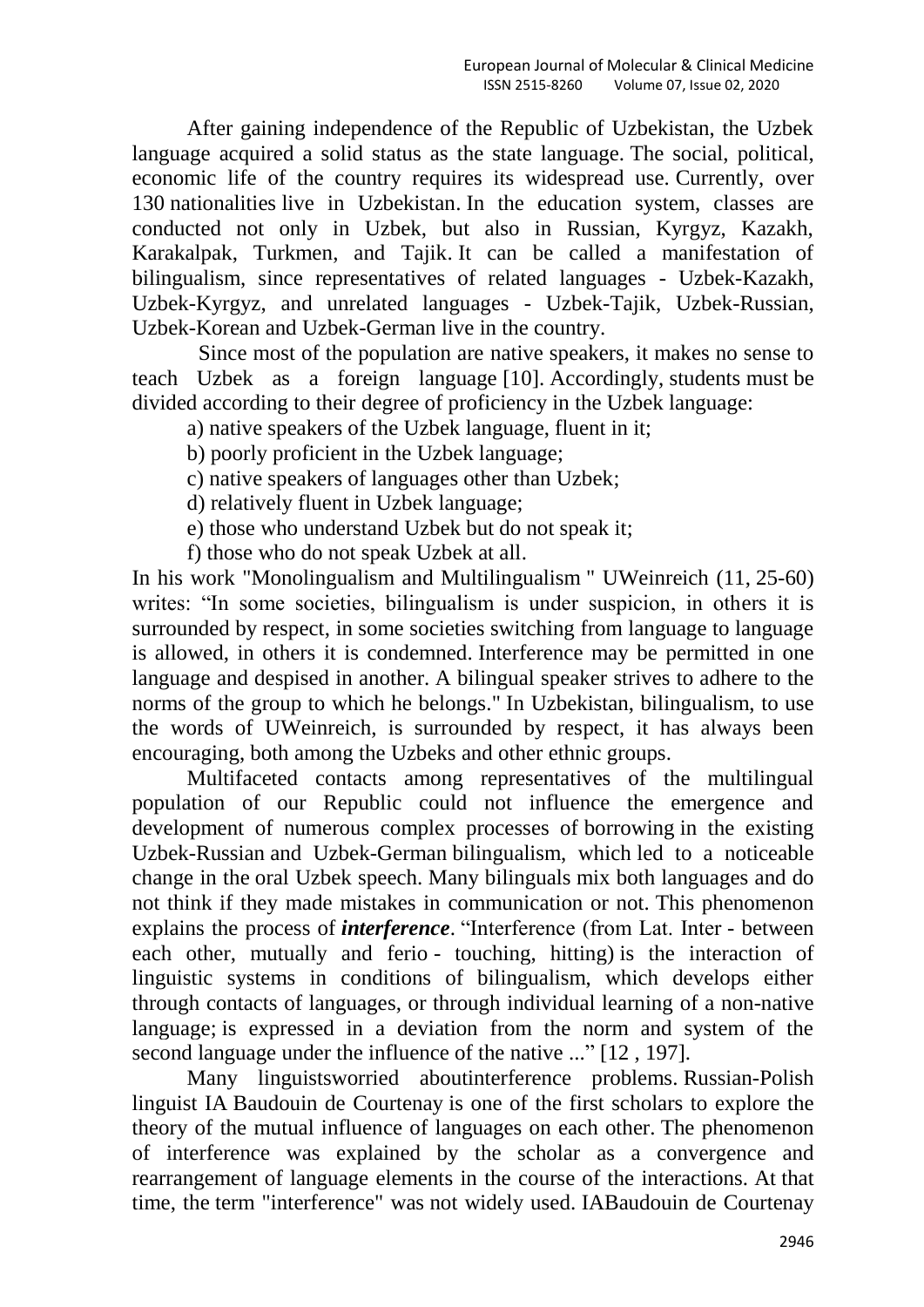determined that the interaction of languages results not only in the borrowing of individual language units, but also in a convergence of languages as a whole [13, 317].

Later this theory was studied in the works of L V Shcherba. L V Shcherba's works were the main task for detection and determination of interference phenomena in the language. L V Scherba, while studying this phenomenon, made a conclusion that as a result of contacting languages the norms of contacting languages change [14, 40-53].

During the years of independence, certain studies on language interaction and linguistic interference in Uzbekistan were conducted by such researchers as ED Panasenko, SL Savilova, FS Kasymova, SN Abdullaeva. At the same time, using the Fergana region as an example, it is important to study the cultural and linguistic relationships of the Uzbek, Russian and German languages, which arose as a result of the interaction and influence of the members of different nationalities living in our country. The main factors are the ratio of the phonetic systems of the native and non-native languages, as well as the degree of proficiency in the non-native language in extralinguistic situations. History and modernity, representatives of these languages need a comparative typological study of lexemes inherent in the colloquial speech of Uzbek-Russian and Uzbek-German linguistic relations in this area.

*Results*. While studying the problem of borrowing, a thematic analysis of German borrowings, which are often used in areas such as nature, technology, history, and others, was carried out. These words can belong to nouns, verbs, adjectives and other parts of speech. Let's take a look at some of them:

*-* compound words formed by adding two nouns*: Der Schlag + der Baum = der Schlagbaum , Der Feuer `+ das Werk = das Feuerwerk ;*

*-* adjectives in Russian language, and some in the Uzbek language: *kaput - kaputt, matt - matt, profitable- rentabel, fake falsch, Zinc - Zinken*;

- the recipient language affects the sound system of a non-native language, for example, the German letter "H" in Russian and Uzbek languages is pronounced as "G": *Nantel - Gantel*;

diphthong "eu" as "yey" or "yu": Schleuse - Shlyuz, Kreuzer - creyser, Feuerwerk - feyerverk;

- softening of consonants: ryukzak *- Rucksack, formulyar - Formular* ;

- difference in stressed syllable: *Аnschlag - anshlag;*

- distinctive aspects in the gender of nouns in Russian: *das Plakat (neuter gender) - плакат (masculine gender), das Diktat (neuter gender) - диктат (masculine gender);* 

- change of endings in the wordtransition: *Linze - линза, Marke марка, Tabelle - табель, Rakete - ракета, Landkarte - ландкарта, Tusche -*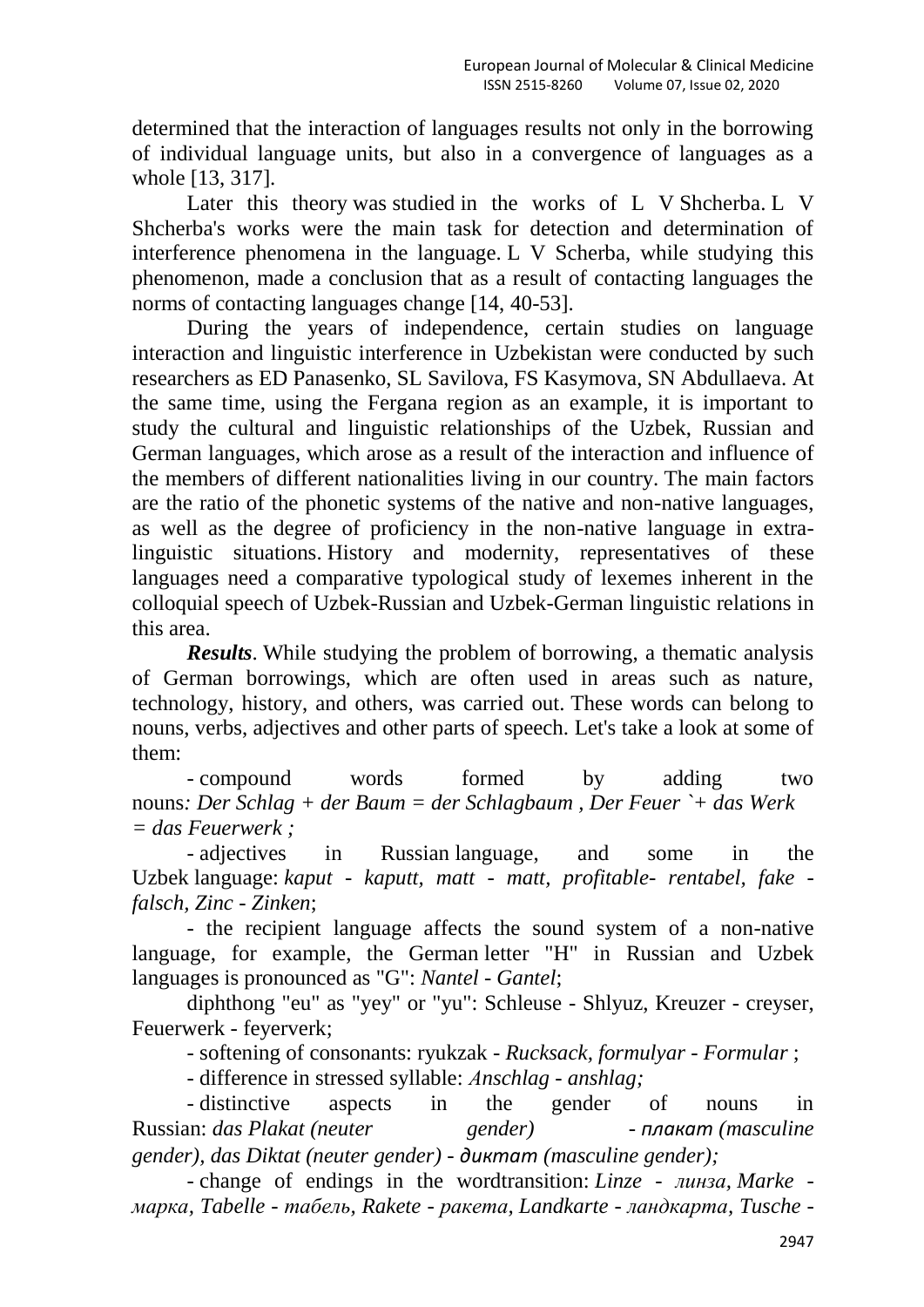*тушь, Strafe - штраф; der Schacht - шахта, der Jahrmarkt ярмарка; Füchsie - фуксия;Jubileum-юбилей,Museum-музей, Lizeumлицей,Gymnasium-гимназия* and others.

To determine the level of stability of borrowed words in the Uzbek language, an experimental survey was conducted among pupils of the 9th grade, who singled out 15 frequently used words. According to the results of the conducted poll the most frequently used words are backpack, applicant, fine and others (Appendix 1).

While studying this problem, we divided German borrowings that have different phonological sounds in the transition to the language - the recipient into two groups:

a) borrowings with identical pronunciation with the recipient language;

b) the same spelling, but different pronunciation.

Several examples that belong to the first group consisting of one syllable and have the same stress both in the original language and in the recipient language are presented in Table 1:

| Germaniclanguages | Russianlanguage   | <b>Uzbeklanguage</b> |
|-------------------|-------------------|----------------------|
| `Lift             | lift              | $\cdot$ lift         |
| `Kran             | kran              | ` kran               |
| `Block            | blok <sup>-</sup> | $\Delta$ blok        |
| `Lint             | lint              | $\cdot$ lint         |

It should be noted that, despite the correct transliteration, German borrowings tend to differ in the sound of vowel and consonant phonemes, as well as in a number of other phonetic (articulation) changes. The second group includes borrowings that have identity in spelling, but words of each language are pronounced according to their own rules. This phenomenon is observed most often in Anglicism; examples are given in Table 2:

| Germanlanguage | Russianlanguage | Uzbeklanguage |
|----------------|-----------------|---------------|
| Park           | Park            | Park          |
| Club           | Klub            | Klub          |
| Laser          | Lazer           | Lazer         |
| Bar            | Bar             | Bar           |

We have given only a few vivid examples, in fact, there are very few such borrowings that have identity in pronunciation and spelling with the recipient language.

Borrowings that passed from the German language that did not have similar sounds in the Uzbek language were borrowed into the recipient language by using a different or identical sound. In most cases, the sound identity is different between Russian and German than between Russian and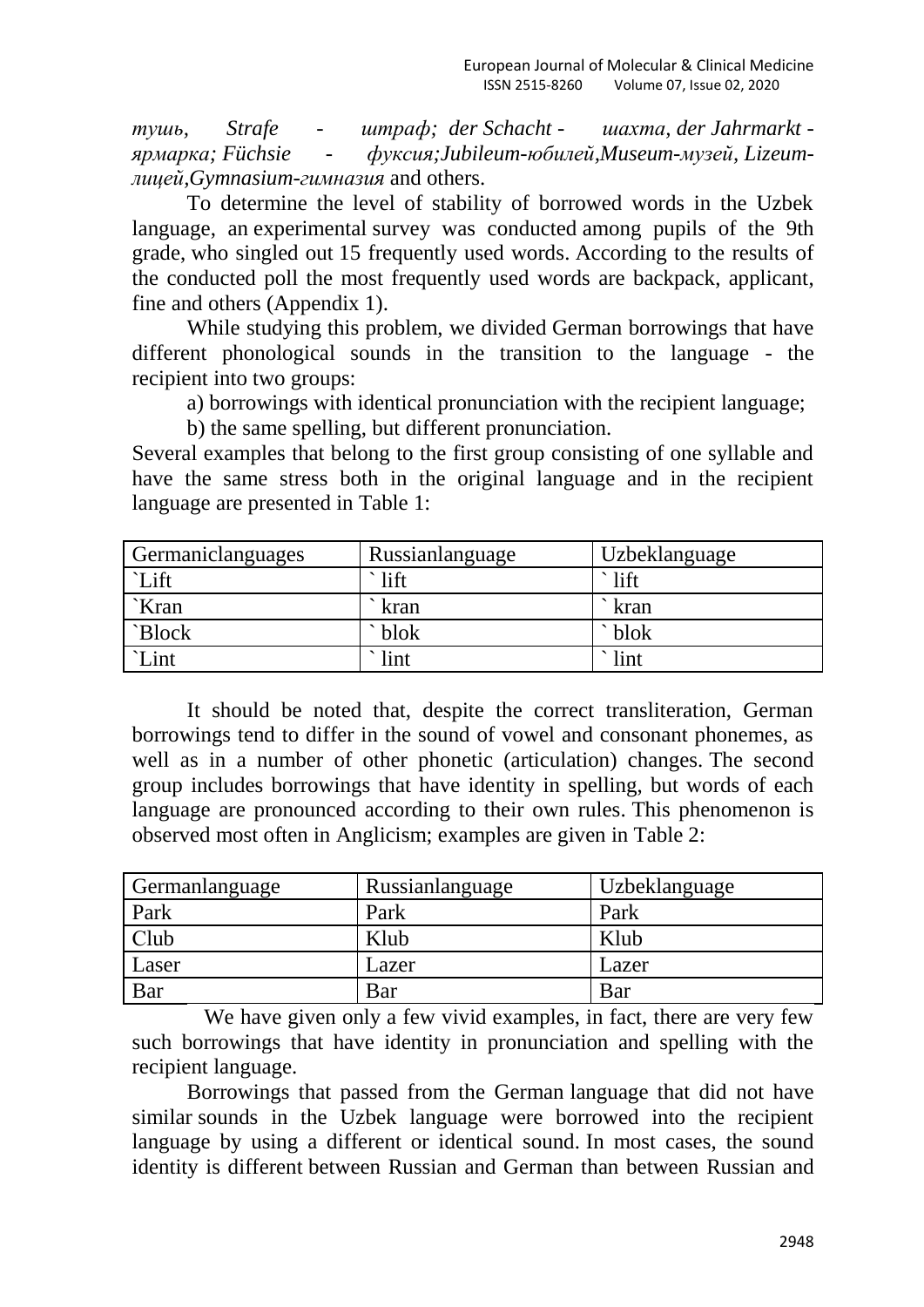| profieme in and is presented in Table 5. |                 |               |  |
|------------------------------------------|-----------------|---------------|--|
| German language                          | Russianlanguage | Uzbeklanguage |  |
| Herzog                                   | Gertsog         | Gertsog       |  |
| Hockey                                   | Khokkey         | Khokkey       |  |
| Hantel                                   | Gantel          | Gantel        |  |
| <b>Halstuch</b>                          | Galstuk         | Galstuk       |  |
|                                          |                 |               |  |

German. This situation is observed in the use of the German phoneme " h " and is presented in Table 3:

In the study of German borrowings, the trajectory of many words shows that the main part of the borrowings is Latin, Italian, French, English, and other origins. Despite their origin, such words came to Russian through the German language.

Language contacts and ties between the nations and cultures are certainly the main conditions of the borrowing phenomenon.

As part of the study of this problem, the degree of influence of borrowings on the system of the recipient language was determined. Let's list some points:

1) enrich the vocabulary of synonyms due to more precise semantic differentiation;

2) extend the grammar, syntactic capabilities of the language recipient;

3) create a new and enriched existing terminological corpus of the lexicon;

4) are a source of variability.

When interpreting the structural aspects of languages, a special place is occupied by structural and typological studies of mainly Western and Eastern European languages that have received great development in comparing the structure of the Uzbek and Western European (primarily German, English, French) languages [15 , 151-152]. Today in the science of Uzbekistan there is a number of scientific studies in the field of the phonetic level of the Uzbek language in comparison with German, Russian, English and other languages [17,319]. So the work of KO Saparova is devoted to a comparative typological study of the phono-stylistics of the Russian and Uzbek languages [16, p. 50].

According to the theory of AM Begmatov, one can define a comparative typological analysis of the participles of the Russian and Uzbek languages [18,31]. According to MB Fayzullaev, comparative typological features of the lexical-semantic groups of verbs of the mental state in the Russian and Uzbek languages are especially important [19,30]. MI Gadoeva studied the typological category of uncertainty and the ways of its expression in multi-system languages (on the basis of the English and Uzbek languages) [ 20,31 ].

Interlanguage vocabulary connections, the use of ancient and active forms of ethno-cultural, ethno-linguistic interaction of nations is revealed on the example of Uzbek-Russian and Uzbek-German bilingualism of the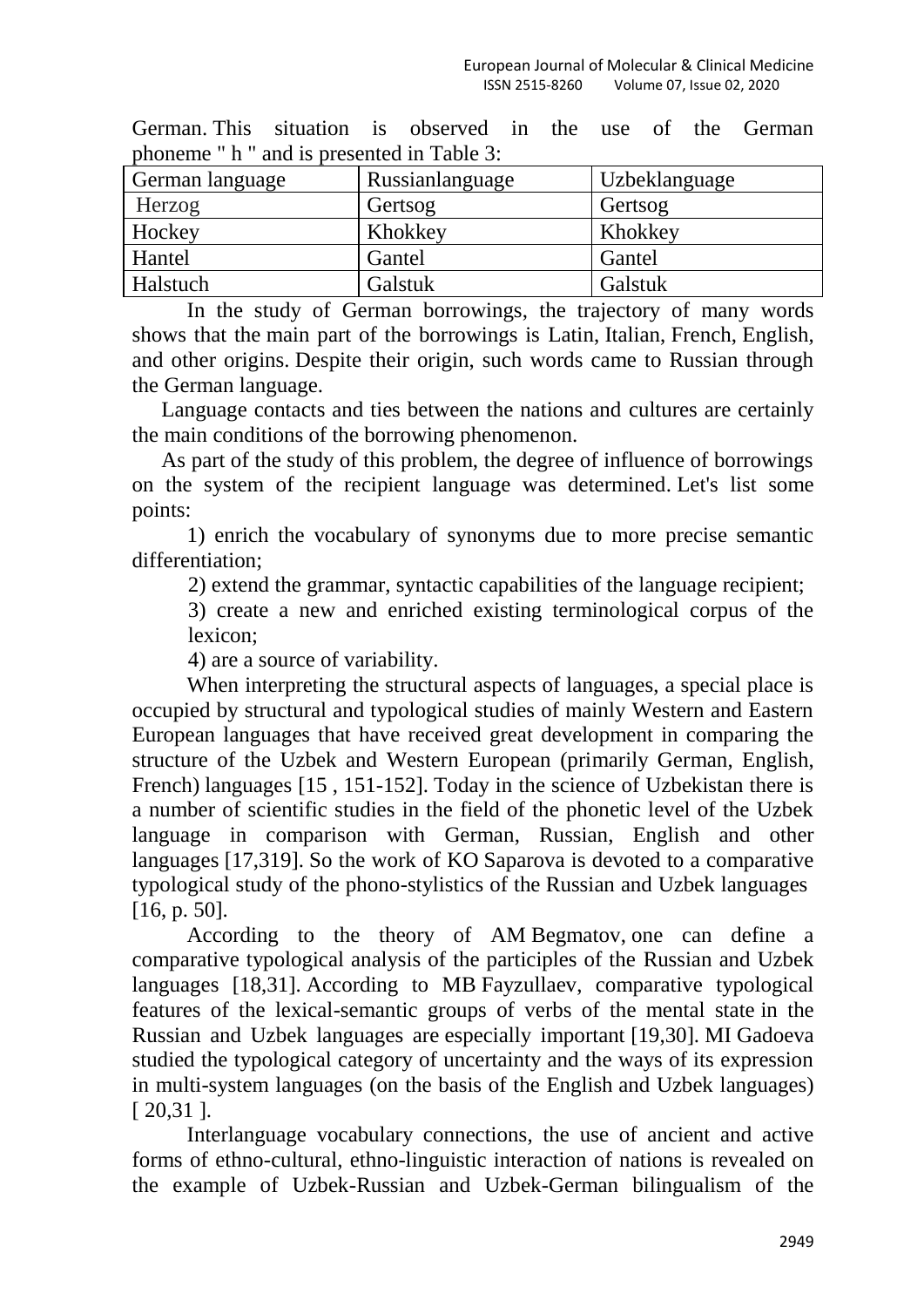Fergana region. In the conditions of bilingualism, the essence and cultural, educational, spiritual, social and linguistic content of the origin of analogies is considered. Uzbek-Russian and Uzbek-German bilingualism was found to be at a high level during the period of independence. In particular, the population of the Fergana region was reflected in extensive conversational speech from grammatical, lexical, semantic and phraseological forms. The cultural and spiritual life of the Uzbek people, the development of industry with largescale agrarian production, as well as the high level of science and education in the republic influenced the change and expansion of the social functions of the Uzbek language. In high-quality modifications of the style, the formation of the existing ones, as well as the emergence of new terminological concepts, and an increase in the lexical composition are established. Borrowed words from Russian language had a huge impact on the formation and enrichment of the lexical composition of the Uzbek language and its terminological systems. It should be noted that before the transition to the Uzbek language, German borrowings received certain forms of writing and pronunciation in the Russian language, and on this basis they switched to the Uzbek language.

Russian and German languages are foreign language sources for the Uzbek language. In terms of terminology, the Russian and German languages themselves are enriched with a significant amount of foreign vocabulary. A lot of international terms and words, such as for example, have been borrowed through German into the Russian language, as well as through Russian into Uzbek, such as: avangard *- Avangard ,avgust - August , galereya - Galerie , vagon - Wagen , brezent - Bresent , broshura - Broschüre, blok - Block ,* voleybol - Volleyball , apparat - Apparat and others . Through oral communication, Russian words were acquired very quickly, changing their phonetic appearance. At that time, the following words entered the Uzbek language: *kalavot (kravat- bed ), balgarskiy (bolgarsky-pepper), pamildori (pomidor-tomatoes), pustirnoy (Pasternak-parsnips), karoshka (kartofelpotato) and others .*

One of the principal signs of the use of borrowed words is their wide assimilation in speech, especially in collective speech. If the word is not used, moreover, not recognized by the collective, then this phenomenon cannot be called normal. Back in the 19th century, the formation and mutual enrichment of the vocabulary of the Uzbek language took place under the influence of an increase in the number of borrowed vocabulary from the Russian language and under the influence of socio-political and economic changes in the life of the region, when the population of the republic was in direct contact with Russians.

Having studied the functions of German borrowed words, we concluded that these kind of words perform communicative, nominative, emotional functions and also enrich the vocabulary of the recipient language. In this article, the topic of which is relevant today, we have identified the need for a comprehensive study of borrowings as a process of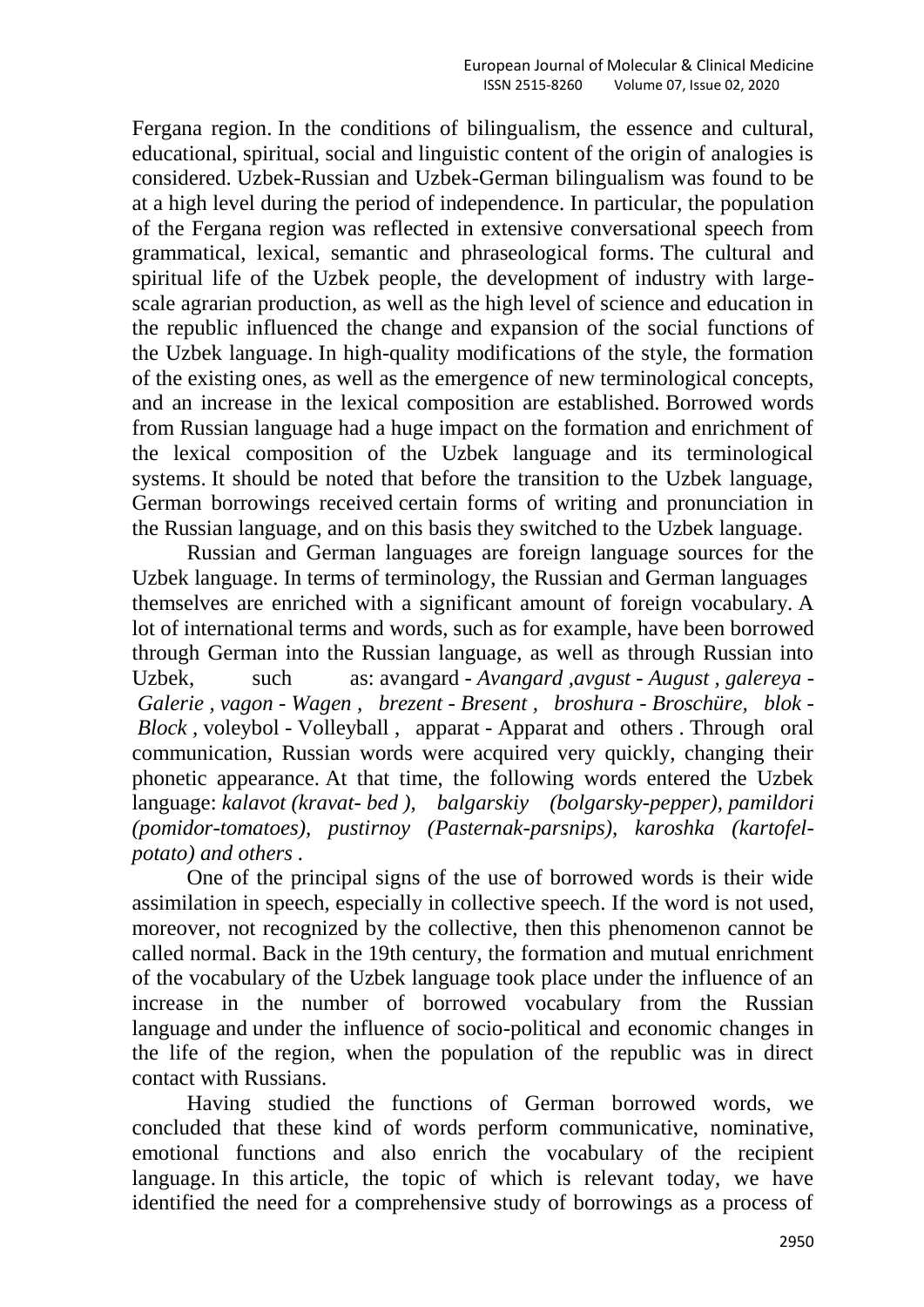language interaction. Borrowed vocabulary is a reflection of contacts among languages and cultures, as well as an important tool for solving linguistic problems.

New lexemes are constantly being formed and changes in the lexicosemantic system of the Uzbek language are taking place [21, 136-140]. Not all innovations change the vocabulary of the Uzbek language. Only those that, in our opinion, meet the needs of modern practical life and are the driving signals of language change and changes in the language composition lead to development.

## **Conclusions**

According to the results of a scientific research of borrowings in the Uzbek language at the level of Uzbek-German and Uzbek-Russian bilingualism, a large number of borrowings from the German language have been identified, which are used in various spheres of daily life. In this work, two methods of borrowing were identified and one of which occurs through communication (oral speech), and the second method is carried out by sources of written communication.

Many German words have taken root in the Uzbek and Russian languages. Among the numerous points of view, we have considered some theories of borrowing [ 22, 49]. Formal, simple or direct borrowing. In this theory, the forms of the source language are transferred to the borrowing language with some modifications.

From the above linguistic analysis, there are many borrowings from the German language into the Uzbek and Russian languages. It is interesting to note the use of borrowings, which are used in many spheres of the individual's life, which leads and contributes to the development of synonymy.

The reasons for the borrowing of words can be due to various circumstances: to designate borrowed concepts; to name similar items, to define an action. While borrowing German words in the Uzbek and Russian languages they encounter phonetic, semantic, morphological changes, in many cases a change in the composition of the word can become characteristic. It is a rare occurrence that a word can pass into another language without changes. Many of the borrowings that have passed and are being passed on to the modern world of linguistics enrich and thus adorn our speech, giving it a distinctive tone. The materials of our research can be used in German lessons.

Literature:

1. DadaboevH. linguistic features of "Devonulugotiturk" Tashkent, 2017. –B. 6-40.

2. Khozhiev L, Akhmedov A "Lexicology of Uzbek language" Tashkent Uzbekistan SSR "Fan" Publish 1981. P.12.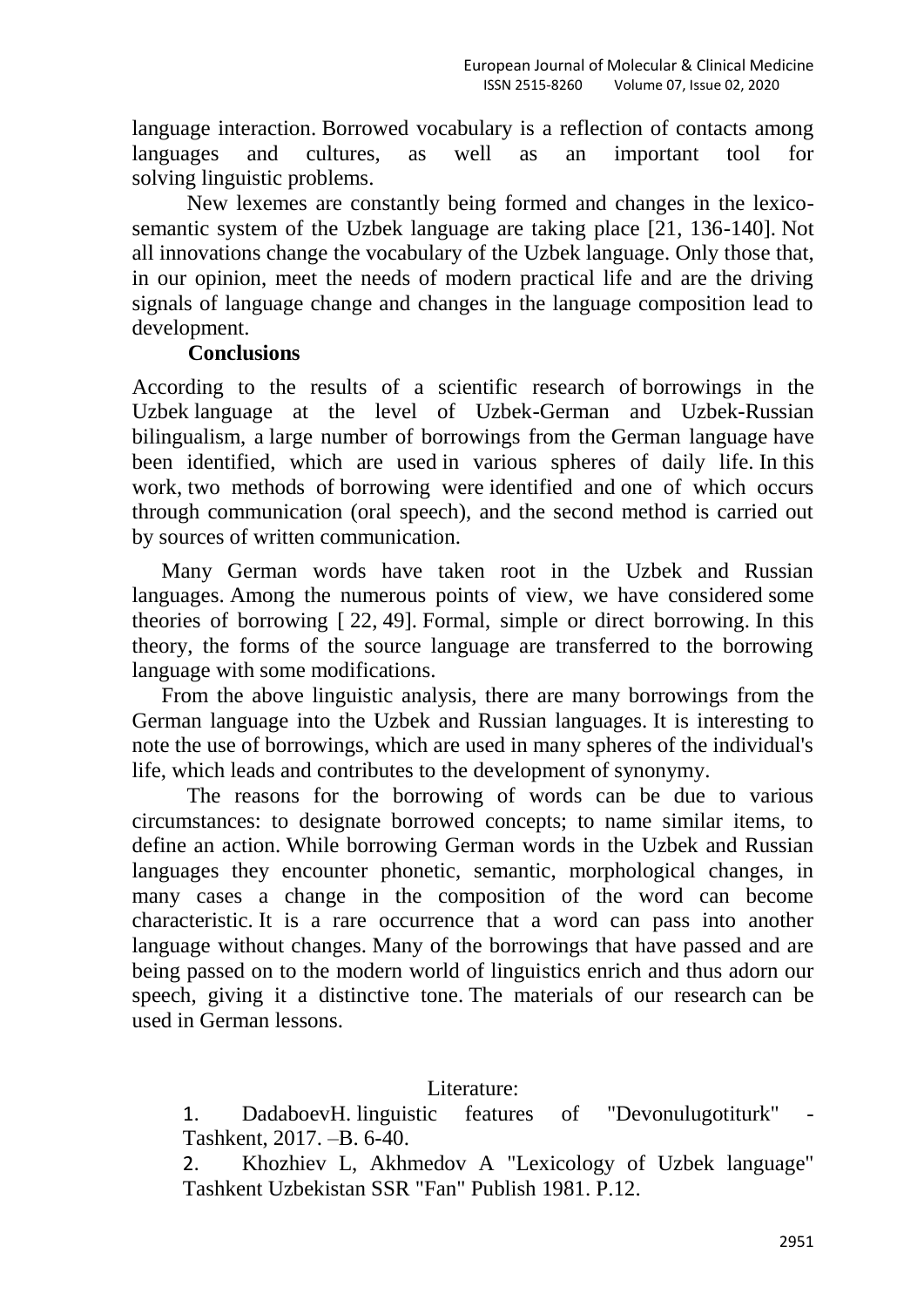3. Khozhiev L., Akhmedov A. "Lexicology of Uzbek language" Tashkent Uzbekiston SSR "Fan" Publish 1981. P.82.

4. Gerd AS Introduction to Ethno-linguistics. A course of lectures and a reader. 2nd ed., Revised - St. Petersburg: Publishing house of St. Petersburg University, 2005.

5. Stepanova MD, Chernysheva and . And ., Lexikologie der deutschenGegenwartssprache M. 2003. P . 48- 49.

6. Gerd A.S. Introduction to Ethnolinguistics. A course of lectures and a reader. 2nd ed., Revised - St. Petersburg: Publishing house of St. Petersburg University, 2005. - p . 36.

7. N. Yartseva . Moscow "Soviet Encyclopedia" 1990 .

8. Kepeschuk S.F. German lexical borrowings as a source of replenishment of the Russian lexicon: dis. ... PHD. - Tyumen, 2001.

9. Khozhiev L., Akhmedov A. "Uzbek tili lexicology" Toshkent Uzbekiston SSR "Fan" Publish 1981. P.11.

10. Rakhimova K.N. Problems of Pedagogy. Scientific Methodical Journal No. 2 (41) 2019. "Problems of Sciences" ISSN 2410-2881 (printed version) ISSN 2413-8525 (electronic version).

11. Weinreich U. Monolingualism and Multilingualism. New in linguistics. - Issue 6. Language contacts. - M., 1972 . C. 25-60.

12. H Yartseva . Moscow "Soviet Encyclopedia" 1990 . S. 197.

13. Baudouin de Courtenay I.A. Phonology. Selected Works on General Linguistics. - M .: Publishing house of the Academy of Sciences of the USSR, 1963. - p. 253-361.

14. Shcherba L.B. On the concept of language confusion. Selected works on linguistics and phonetics. - L., 1958. - p. 40-53.

15. BakievaG.Kh., KaraevaB.Kh., Korshunova E.N., Kraeva I.A., Teshabaeva D.M., Frolova G.M. Uzbek language for the CIS countries. M .: 2012, p. 151-152.

16. Saparova, K.O. Comparative typological study of the phono stylistics of the Russian and Uzbek languages (based on phono-variants of words): Author's abstract. ... Dr. philol. sciences [Text] / K.O. Saparova . 2009, c. 50.

17. ABDULLAEVA S.N. **"** COMPARATIVE ANALYSIS OF THE PHONOLOGICAL SYSTEMS OF THE RUSSIAN AND UZBEK LANGUAGES FOR METHODOLOGICAL PURPOSES" TEACHER XXI CENTURY № 1. 2017. UDC 371.32 BBK 74.03. P.319 **.**

18. Begmatova AM, Comparative typological analysis of the participles of the Russian and Uzbek languages: Extended abstract of PhD dissertation (Philology), Tashkent, 1999, 31 p. (in Russian)

19. Fayzullaev, M.B. Comparative typological features of the lexicalsemantic groups of verbs of the mental state in the Russian and Uzbek